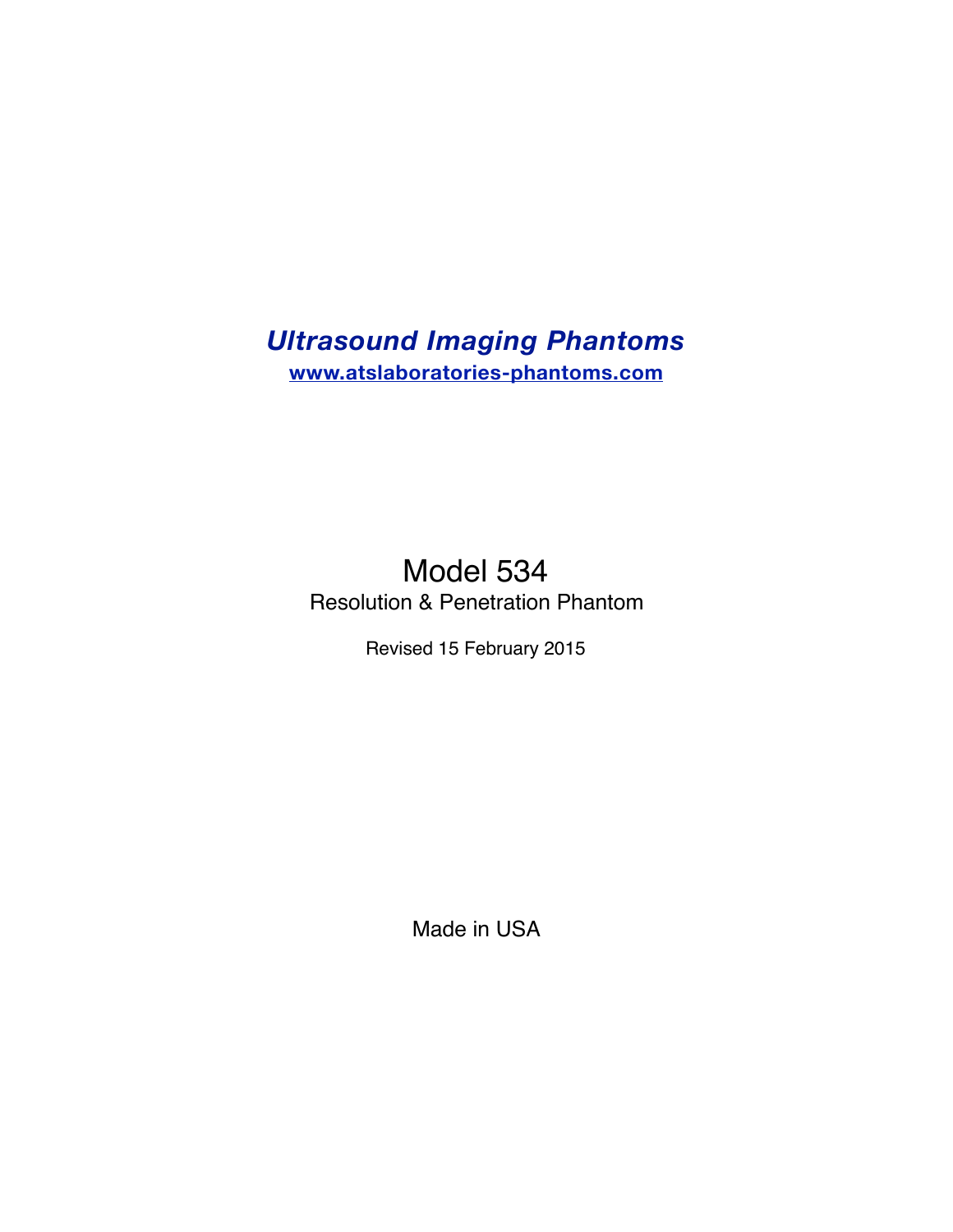### **INTRODUCTION**

Quality assurance tissue-mimicking phantoms are used to evaluate the accuracy and performance of ultrasound imaging systems. The phantoms mimic the acoustic properties of human tissue and provide test structures within the simulated environment. They are essential to detect the performance changes that occur through normal aging and deterioration of system components. Routine equipment performance monitoring can reduce the number of repeat examinations, the duration of examinations and maintenance time.

This phantom is constructed of a rubber-based tissue-mimicking material developed by ATS Laboratories. This material extends the useful life of the phantom by avoiding problems due to melting, freezing, dehydration and breakage from dropping which are common with hydrogel (water-based) phantoms. By eliminating these problems, the durability, quality and reliability of this product is guaranteed for three years.

The acoustic properties of all biologic and non-biologic materials are affected by temperature variations. Most diagnostic imaging systems and tissue-mimicking phantoms are calibrated at room temperature, commonly referred to as 23°C. To ensure measurement accuracy ATS incorporates a thermometer strip affixed to the outside surface of the phantom housing.

The sound velocity of most diagnostic imaging systems is calibrated to 1,540 meters per second (mps), the assumed average velocity of sound through human soft tissue. The rubber-based tissue-mimicking material has a sound velocity of 1450 and 1473 mps at 0.5db/cm/Mhz and 0.7db/cm/Mhz respectively at room temperature (23ºC).

The differences in the speed of sound if gone uncorrected, will cause distortion of the distance (e.g. depth of penetration) measurements obtained. The measurements are corrected by multiplying the measurements obtained by the correction factor of 0.94.

#### **PRODUCT DESCRIPTION**

The Model 534 Resolution/Penetration tissue-mimicking (TM) phantom is designed to evaluate the performance of diagnostic ultrasound imaging systems.

The phantom is contained in a protective housing to provide strength and permanence. Built-in scanning wells are provided to permit the use of coupling gels or water as the coupling medium. The phantom is packaged in a sturdy carrying case for ease of transporting and to facilitate storage.

The Model 534 contains anechoic, cylindrical target groups of varying sizes. The target groups are positioned in-line vertically, to permit an entire target group to be displayed in one view. Due to the acoustic similarity of the background material and the anechoic targets, artifacts caused by distortion, shadowing or enhancement of the target structures has been eliminated.

#### **TESTS PERFORMED**

- **·** Focal Zone
- **Sensitivity**
- · Functional Resolution
- · Definition and Fill-in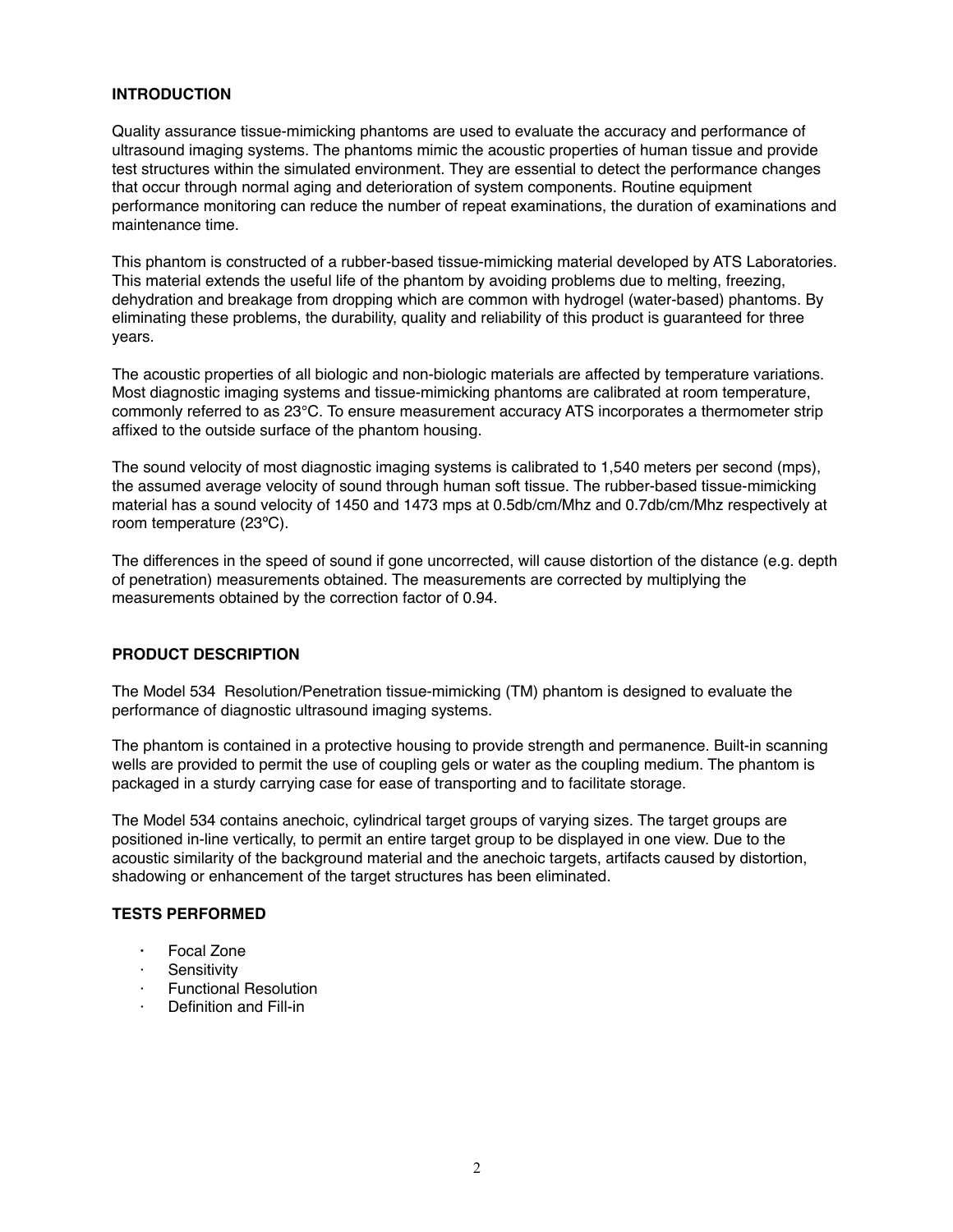# **SPECIFICATIONS**

# **GENERAL**

| Overall dimensions:       | 20.3 $\times$ 23.3 $\times$ 9.5 cm <sup>*</sup> |  |
|---------------------------|-------------------------------------------------|--|
| Weight:                   | 3.1 $Kg^*$                                      |  |
| Housing Material:         | <b>PVC</b>                                      |  |
| Wall Thickness:           | $1.0 \text{ cm}^*$                              |  |
| <b>Scanning Surfaces:</b> | 4                                               |  |
| Dimensions:               | 14.5 x 7.5 cm <sup>*</sup>                      |  |
|                           | 17.5 x 7.5 cm*                                  |  |

# **TISSUE MIMICKING MATERIAL**

| Type:                    | Urethane rubber              |
|--------------------------|------------------------------|
| Freezing Point:          | $<$ -40 <sup>o</sup> C       |
| Melting Point:           | $>100^{\circ}$ C             |
| Attenuation Coefficient: | 0.5 $dB/cm/MHz \pm 10.0\%$   |
| Speed of Sound:          | 1450 m/s $\pm$ 1.0% at 23 °C |

# **TARGET STRUCTURES**

| Type:                         | Anechoic, cylindrical targets |                     |  |
|-------------------------------|-------------------------------|---------------------|--|
| Number of Targets:            | 81                            |                     |  |
| Target Groups:                | 6                             |                     |  |
|                               | Groups 2-4                    | Groups 6-10         |  |
| Number of targets:            | 54                            | 27                  |  |
| Targets per group:            | 18                            | 9                   |  |
| Diameters (center to center): | 2,3,4 mm $\pm$ 5%             | $6,8,10$ mm         |  |
| Vertical spacing:             | 1.0 cm $±0.1$ mm              | $2.0 \text{ cm}$ mm |  |
| Depth:                        | $1-18$ cm                     | $2-18$ cm           |  |
|                               |                               |                     |  |

\*Nominal dimensions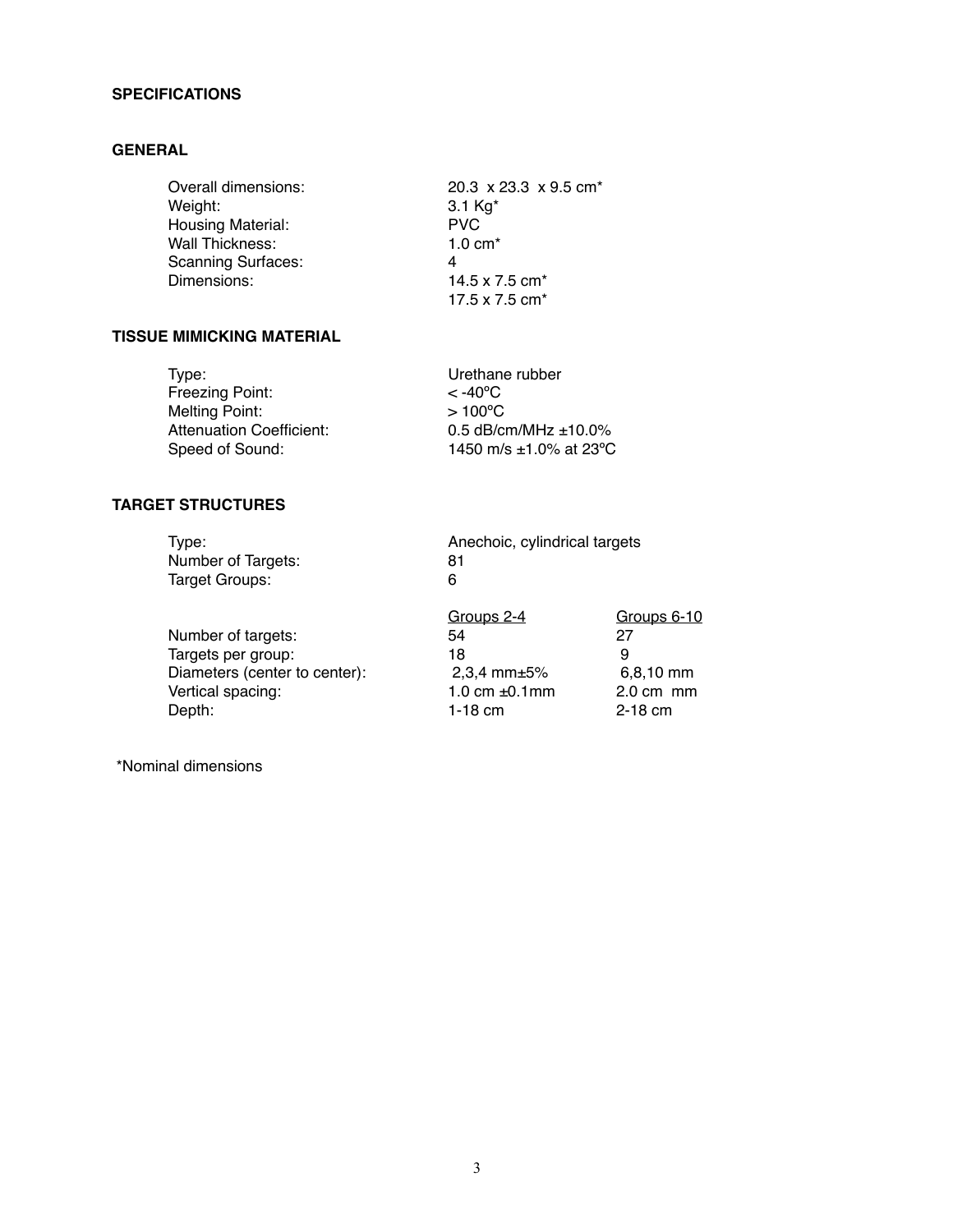# **MODEL 534 RESOLUTION/PENETRATION PHANTOM**



#### **Scan Surface #3**

# **FOCAL ZONE**

# **Description and Reason For Testing**

The focal zone is the region surrounding the focal point in which the intensity and the lateral resolution is the greatest. Clinically, structures examined within the focal zone will provide the best diagnostic information obtainable. The focal zone can be affected by changes in the pulsing/ receiving section of the imaging system or damage to the transducer.

#### **Testing Procedure**

- 1. Place the phantom on a clean, flat surface with #1 scanning surface positioned for use.
- 2. Apply an adequate amount of low viscosity gel or water to the scan surface. If water is used, fill the scanning well slowly to avoid introduction of air bubbles.
- 3. Adjust the instrument settings (TGC, output, etc.) to establish baseline values for "normal" liver scanning. If the bottom of the phantom is seen, adjust the gain settings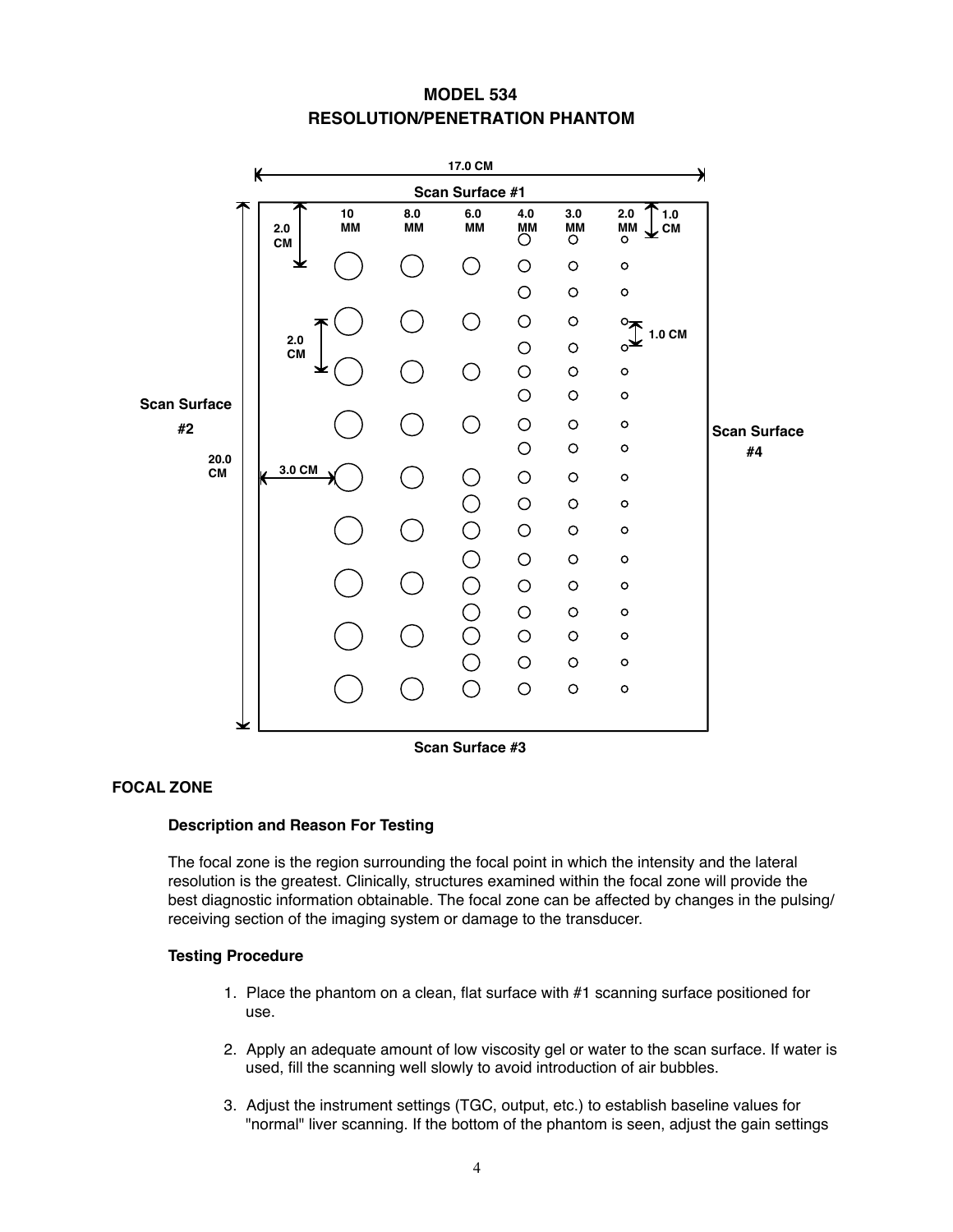until image goes entirely black. Record these settings on the quality assurance record. These settings should be used for subsequent testing.

- 4. Position the transducer over the smallest anechoic group of targets which can be displayed on the phantom, until a clear image is obtained. Freeze the display and obtain a hard copy.
- 5. Examine the group of targets displayed, to determine which target is the most clearly displayed as compared to the adjacent targets. This target is the focal zone. Using the electronic calipers, obtain a depth measurement of this target. You will note, the targets above and below this point become progressively fuzzier the further the target is positioned from the focal zone.
- 6. Document the depth of the focal zone on the quality assurance record.

#### **Results**

The location of the focal zone should agree with the manufacturer's specifications and should not change with time. This applies to both fixed and dynamically focused systems. If changes occur corrective action should be considered.

#### **SENSITIVITY (MAXIMUM DEPTH OF PENETRATION)**

#### **Description and Reason For Testing**

The ability of an imaging system to detect and display weak echoes from small objects located at specified depths (penetration) is referred to as sensitivity. Clinically, weak reflecting echoes are commonly produced from internal structures of organs. Definition of these structures can be extremely important in the interpretation of the ultrasound findings. Sensitivity can be affected by the pulser/receiver section of the system, the degree of focusing of the transducer, attenuation of the medium, depth and shape (geometry) of the reflecting object, and electromagnetic interference from the local surroundings.

#### **Testing Procedure**

- 1. Place the phantom on a clean, flat surface with #1 scanning surface positioned for use.
- 2. Apply an adequate amount of low viscosity gel or water to the scan surface. If water is used, fill the scanning well slowly to avoid introduction of air bubbles.
- 3. Adjust the instrument settings (TGC, output, etc.) to establish baseline values for "normal" liver scanning. If the bottom of the phantom is seen, adjust the gain settings until image goes entirely black. Record these settings on the quality assurance record. These settings should be used for subsequent testing.

Note: In addition to the above, this test should also be performed with output levels set at the highest and lowest settings. This enables any changes in output to be more easily detected.

- 4. Position the transducer over the smallest group of anechoic targets which can be clearly displayed on the phantom.
- 5. Freeze image and obtain a hard copy.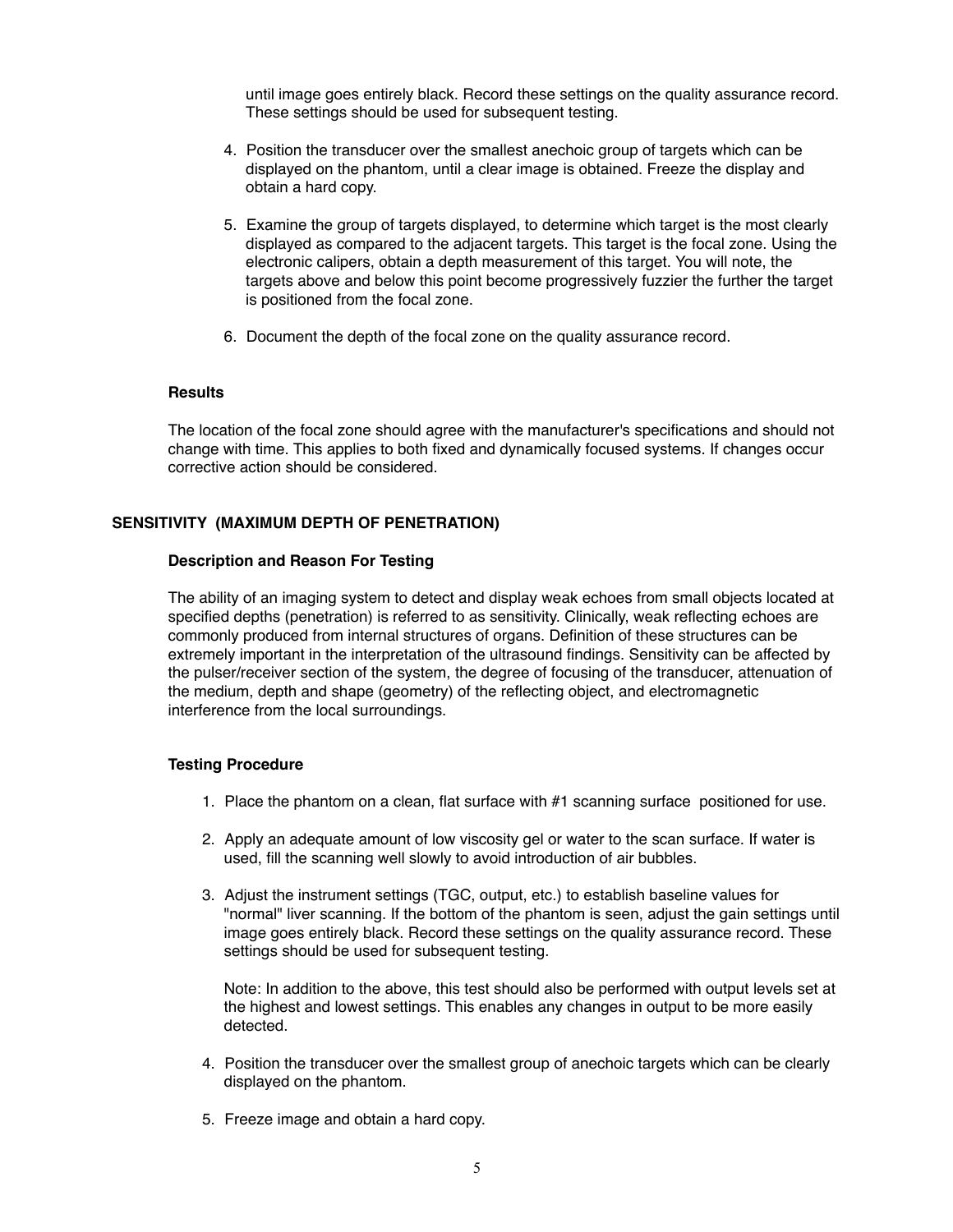- 6. Examine the image, note how the echoes will begin to fade as the depth is increased. The maximum depth of penetration will be at the last echo which can be displayed in the target group. Using the electronic calipers, measure the depth of this target.
- 7. Document the depth measurement on the quality assurance record.

#### **Results**

The depth of penetration should not shift by more than 1.0 cm, when using these phantoms at same instrument settings and transducer. If a discrepancy occurs which is greater than 1.0 cm, some authors suggest corrective action should be taken. However, this decision should be made by the individual Ultrasound Department.

#### **FUNCTIONAL RESOLUTION, DEFINITION AND FILL-IN**

#### **Description and Reason For Testing**

Functional resolution is an imaging system's ability to detect and display the size, shape, and depth of an anechoic structure within the test phantom. In practice, the data obtained will give a direct indication of the minimum size structure the system is capable of resolving at a given depth.

Definition and Fill-in describes the imaging system's ability to detect and display the shape and echogenic characteristics of a structure. Clinically, a correct diagnosis is dependent upon the system's ability to differentiate between a cystic or solid structure versus echo patterns originating from the surrounding normal tissue.

#### **Testing Procedure**

- 1. Place the phantom on a clean, flat surface with scanning surface #1 positioned for use.
- 2. Apply an adequate amount of low viscosity gel or water to the scan surface. If water is used, fill the scanning well slowly to avoid introduction of air bubbles.
- 3. Adjust the instrument settings (TGC, output, etc.) to establish baseline values for "normal" liver scanning. If the bottom of the phantom is seen, adjust the gain settings until image goes entirely black. Record these settings on the quality assurance record. These settings should be used for subsequent testing.
- 4. Position the transducer over the anechoic circular target group on the phantom, until a clear image is obtained.
- 5. Freeze image and obtain a hard copy.
- 6. Examine the image to determine the smallest target size and maximum depth displayed. The targets should appear circular in sharp with clearly defined edges, indicating the abrupt transition from the echogenic to the anechoic region. The targets are anechoic and should be free of any internal echoes or fill-in, however, the presence of internal system noise may manifest itself by producing an observable shade of gray within the target area. Measure the depth of the smallest target which can be displayed, due to the configuration of the sound beam, targets in the near field may not be imaged.